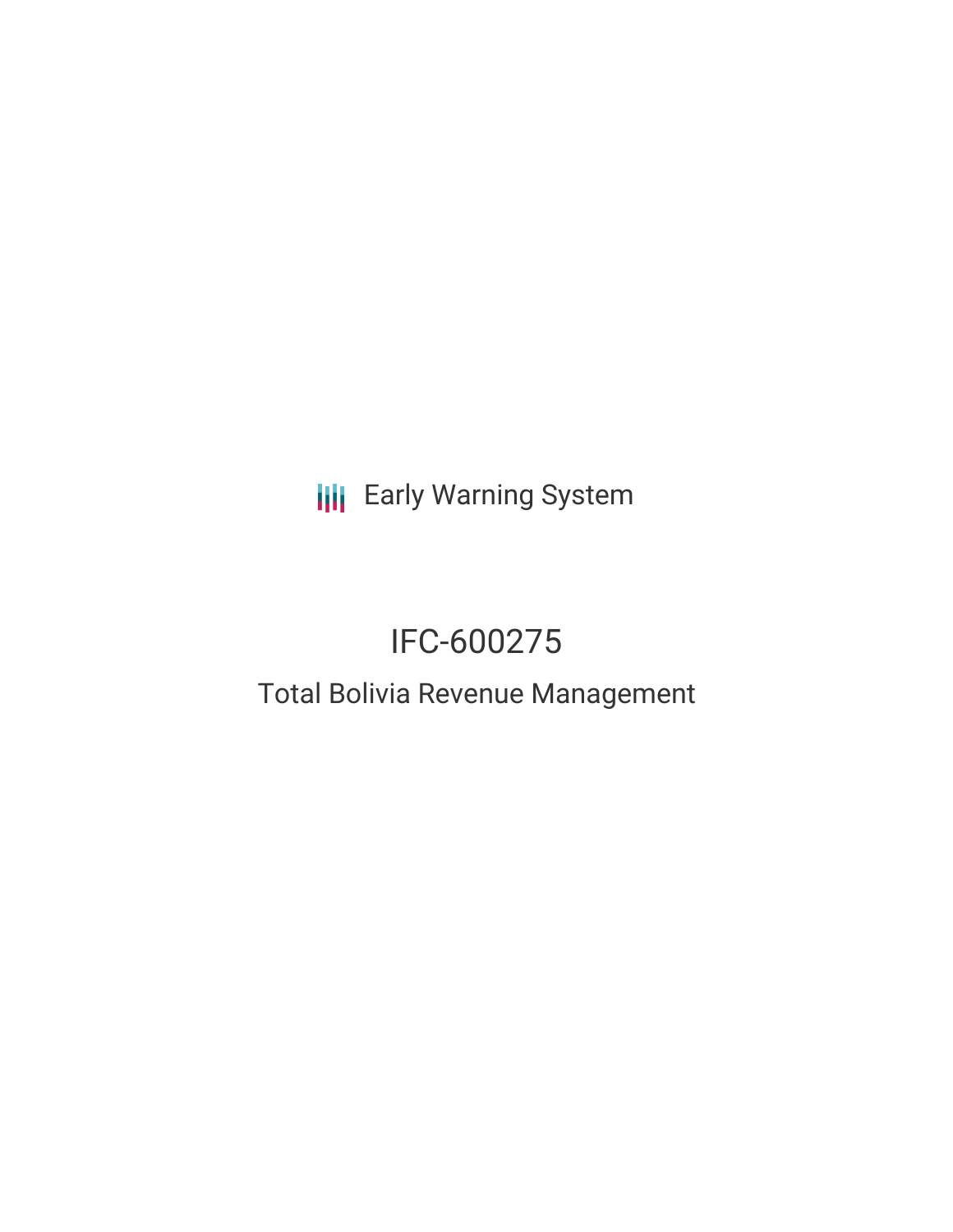

#### **Quick Facts**

| <b>Countries</b>              | <b>Bolivia</b>                          |
|-------------------------------|-----------------------------------------|
| <b>Financial Institutions</b> | International Finance Corporation (IFC) |
| <b>Status</b>                 | Active                                  |
| <b>Bank Risk Rating</b>       |                                         |
| <b>Borrower</b>               | Fundacion Boliviana para el Desarrollo  |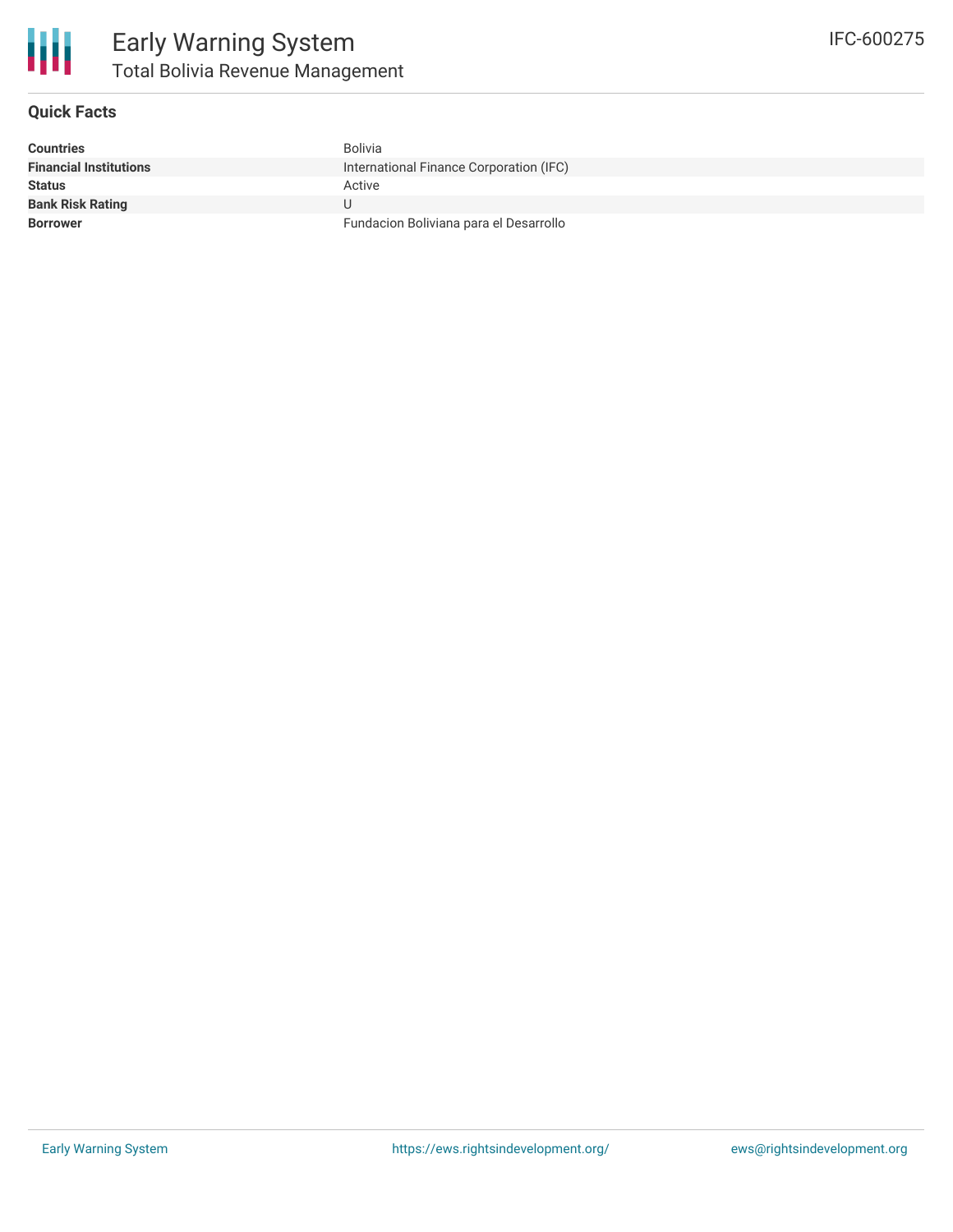

### **Project Description**

The work to be undertaken is based on IFC's successful experience on Revenue Management in Peru and Colombia. For such purpose, IFC will adapt its existing tools to ensure they are consistent with Bolivian regulations and the local context. In addition, the project also aims to build the capacity of FUNDESOC (Fundacion Boliviana para el Desarrollo) adopting a hands-on approach to transfer our tested tools to them. The project is designed around 3 componentes:

The municipal work includes training sessions as well as meetings, and provision of guidance and specific tools to officers to facilitate the adoption of the proven Good Investment Practices. There is a cross cutting component of General Support due to it is likely that other doubts and requests appears, related to systems supporting the municipal investment processing.

At the end the team will apply a final assessments of investment management practices (exit assessments) that will allow to measure management improvements on each municipality.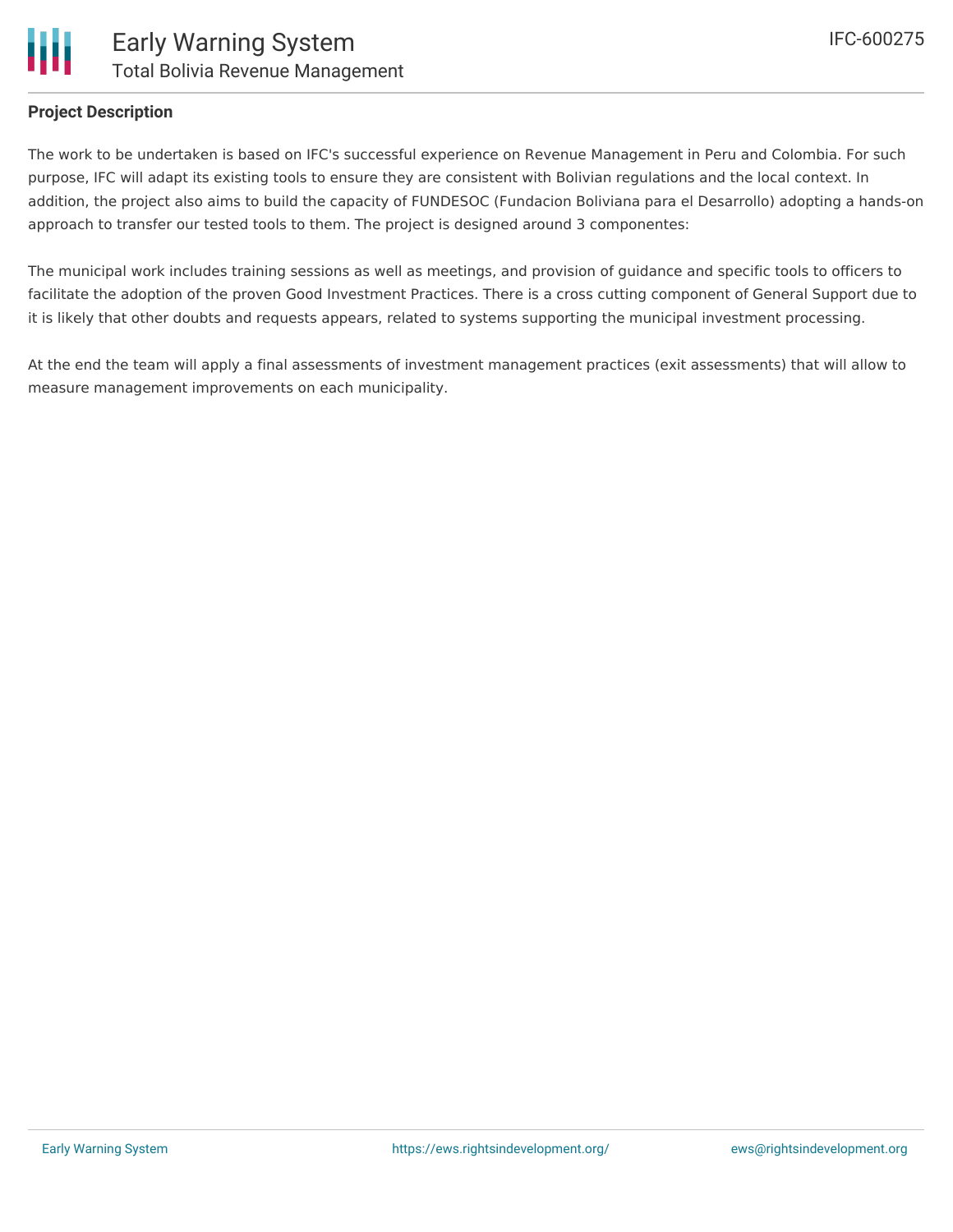

The projects objective is to enhance the investment capacity of 3 municipalities where TOTAL Exploration and Production Bolivie S.A (TOTAL) operates (Villa Vaca Guzman, Monteagudo and Lagunillas), so as to help them make a sound use of their resources to benefit the local population. This will be achieved by promoting the adoption of three good investment practices, supported by proven tools and know-how. By project completion, and as a consequence of the practices implemented, the three municipalities will be better positioned to process investments in key sectors, in a more efficient way and complying with the relevant regulations.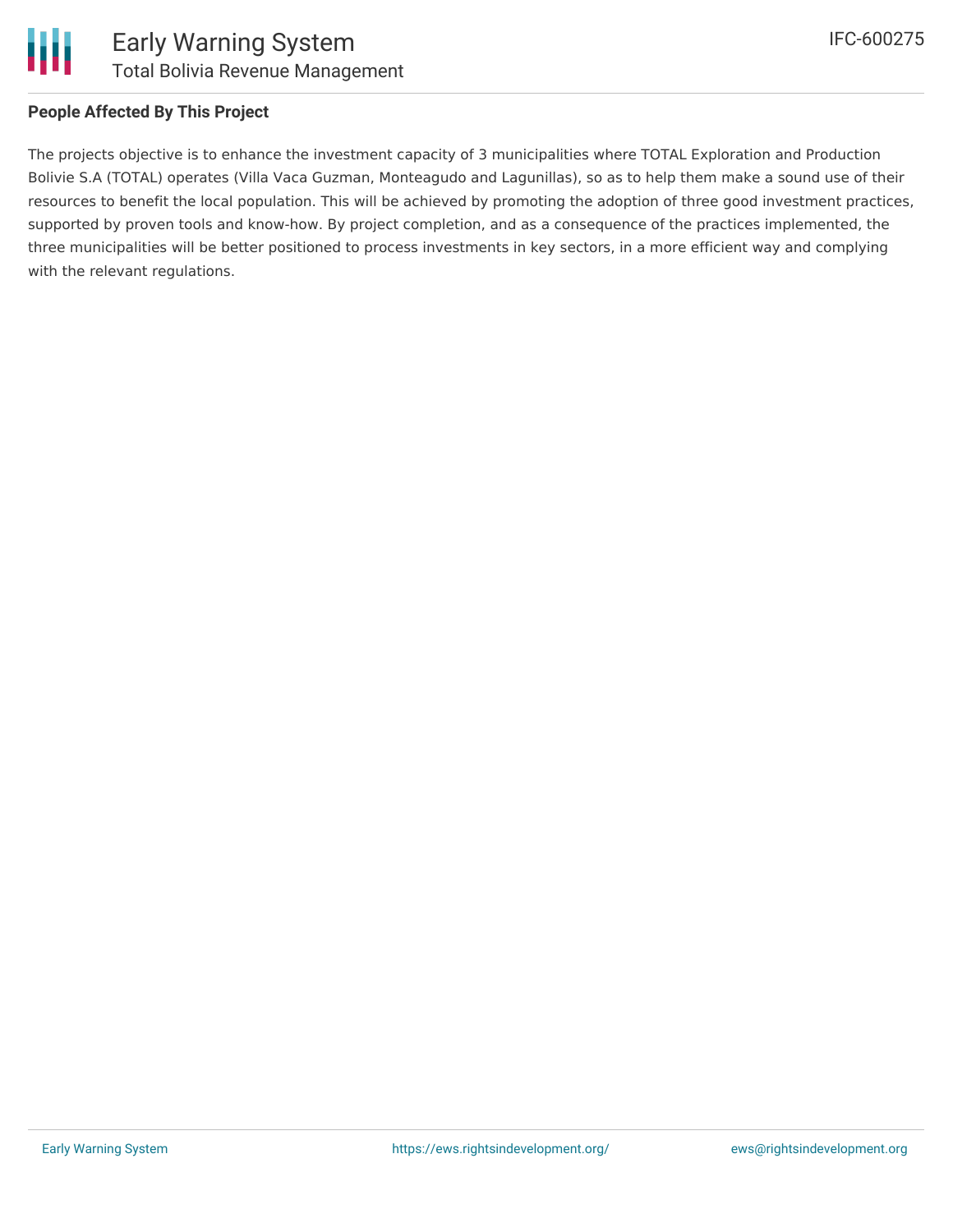

#### **Investment Description**

• International Finance Corporation (IFC)